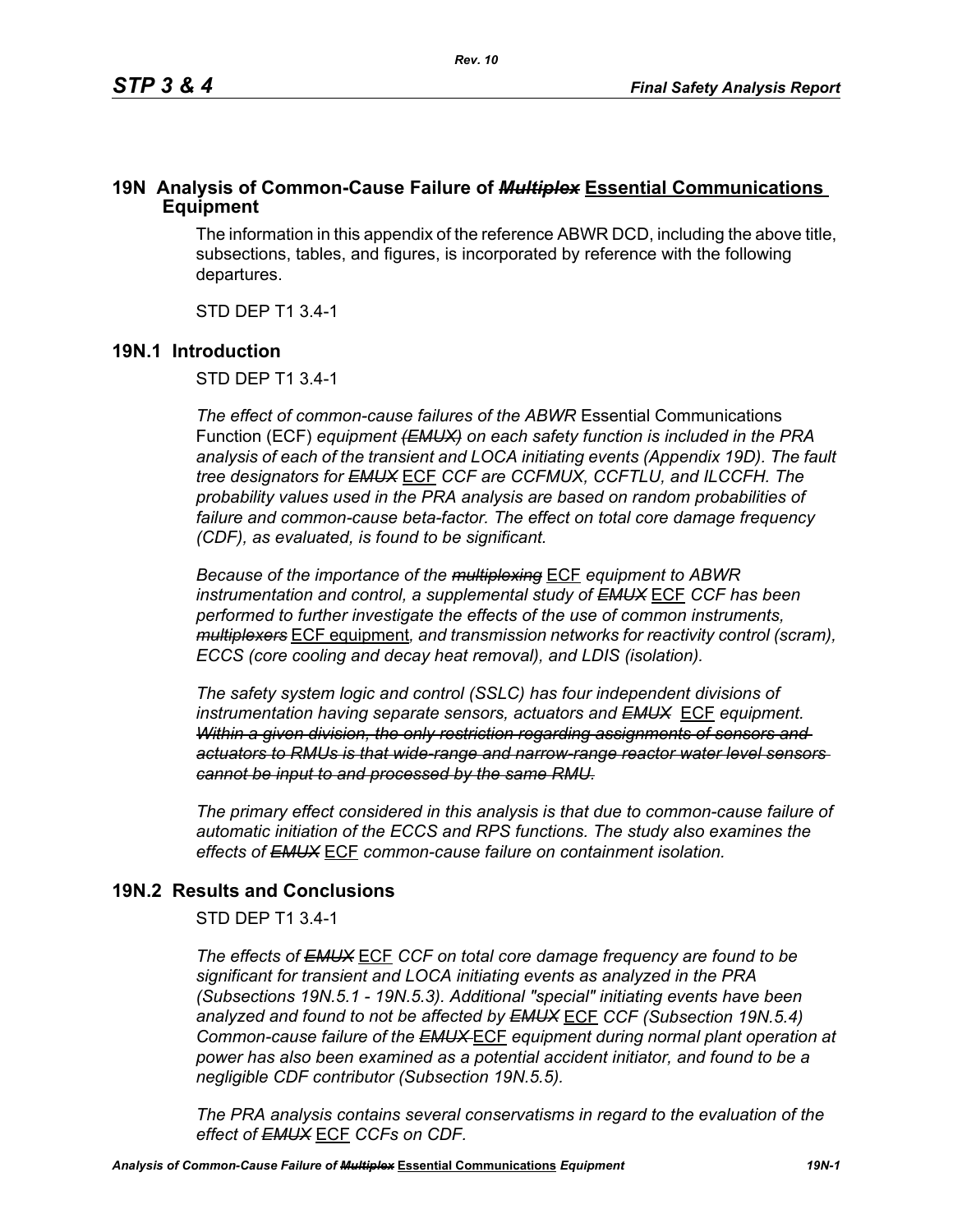*The potential causes of common failure of multiple divisions of EMUX* ECF *have been identified as the following:*

*RMUs* Remote Digital Logic Controller (RDLC) *Miscalibration*

*These eleven potential common causes have been examined (Subsection 19N.4) and only three of them appear to be credible:*

*(1) RMU* RDLC *miscalibration*

*All three of these potential causes could exist across division boundaries in spite of physical separation and electrical independence. Because of the existence of these three potential causes of common-cause EMUX* ECF *failure, several precautions are being taken regarding defense against them:*

- *(1) To eliminate the RMU RDLC miscalibration as a credible source of* ECF *commoncause failure, administrative procedures will be established to perform crosschannel checking of RMU* RDLC *outputs at the main control room SSLC instrumentation, as a final checkpoint of RMU* RDLC *calibration work.*
- *(2) To eliminate maintenance/test error as a credible source of EMUX* ECF *commoncause failure, a thorough post-maintenance test (Subsection 7.1.2.1.6 (4), (5), (6), Protection System Inservice Testability) will be conducted using the surveillance test controller (STC) that is provided in each instrumentation division as part of the EMUX and SSLC designs. The STC contains preprogrammed test sequences for each sensor type and each safety-related system supported by EMUX and SSLC. The tests cannot be changed by the maintenance technician; the technician only selects which system is to be simulated. The STC then injects appropriate simulated sensor signals (traceable to and automatically checked against known standards) into the RMUs of the EMUX. Failure of the calibration standards is alarmed. Testing is dynamic; i.e., the STC injects ramp-type analog signals over the full range (including abnormal upscale and downscale) of the simulated transmitters and also injects pulse, contact closure or frequency-modulated signals as required by the system under test. In this way, the full transmission capability of EMUX* the ECF *and the functional control and interlock logic in SSLC are tested. Test results are monitored either at the EMUX* ECF *outputs in the control room or local area, or at the SSLC outputs, depending upon where test or maintenance was performed. The STC logs the test results, which can also be sent to the process computer or printed out. The STCs are normally off, have continuous self-test, and are operated one at a time, so they are not subject to CCFs of their own. Since the logged test results can verified independently by control room personnel, a single technician can safely maintain multiple divisions of EMUX.*

*The test features described above check the electronic circuitry from the signal conditioning and A/D converter inputs through the digital processing electronics. Transmitter calibration and other sensor calibration activities will*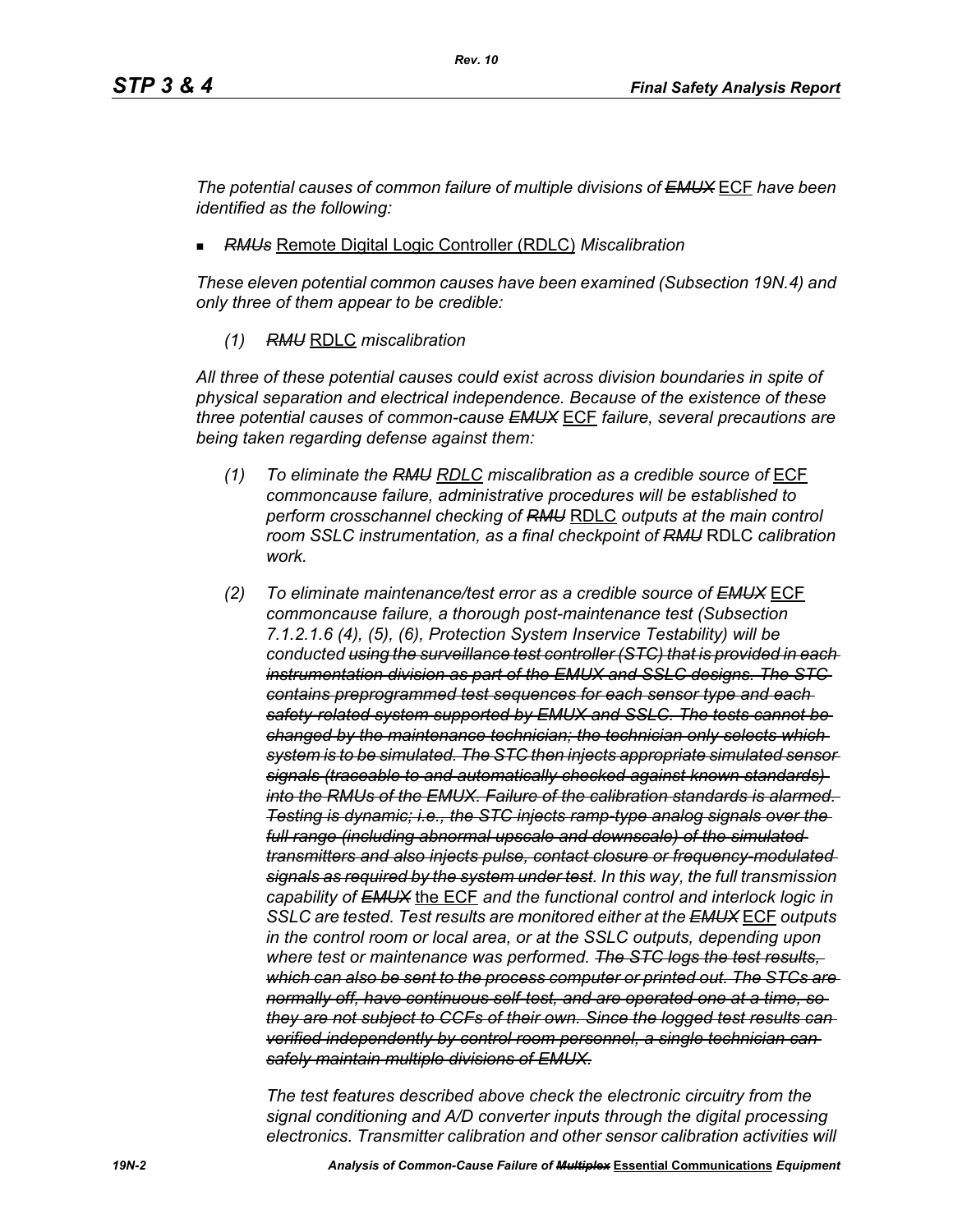*require two technicians for the four safety divisions. Each will calibrate his division to the inputs of the RMUs* RDLCs *and then check the other's work. This will then be repeated for the remaining two divisions.*

- *(3) To prevent any unidentified EMUX* ECF *faults/failure modes (e.g., an undetected software fault) from propagating to other EMUX* ECF *divisions, so that such unidentified faults are effectively eliminated as a credible source of EMUX* ECF *common-cause failure:* 
	- *(a) Chapter 16, Plant Operating Technical Specifications will incorporate requirements on the "Limiting Conditions of Operation" and "Required Action" that must be followed in the event of a failure of a single division of EMUX* ECF *and in the event of a failure of multiple divisions of EMUX* ECF*.*
	- *(b) The plant operating procedures will include the appropriate detailed procedures necessary to assure that the ABWR plant operations are maintained within compliance with the governing "Plant Operating Technical Specifications" during the periods of divisional EMUX* ECF *failure. These will also include the appropriate symptom-based procedures to assure that adequate core cooling is maintained in the hypothetical event of an entire EMUX* ECF *failure.*

The following site-specific supplement addresses COL License Information item 19.8 This COL license information item is addressed in subsection 19.9.8.

## **19N.3 Basis for the Analysis**

The information in this appendix section of the reference ABWR DCD and all subsections is incorporated by reference with the standard departure numbered STD DEP T1 3.4-1.

## STD DEP T1 3.4-1

*The design features of the EMUX* ECF *that are of most importance to and form the basis for this analysis are the following:*

- *(1) There is complete separation of RMUs, DTMs* RDLCs, *Digital* Trip Units Function (DTF) components*,* DLCs (performing the Safety Logic Function (SLF))*, Trip Logic Units (TLU)* Function (TLF) components*, sensors and ECCS actuators, etc., between the four safety divisions of control and instrumentation.*
- *(2) Within a given division, the only restriction regarding assignments of sensors and actuators to RMUs is that wide-range and narrow-range reactor water level sensors cannot be input to and processed by the same RMU.*
- *(3) There is separation of DTM* DTF *and TLU modules* TLF components *within a division along the lines of "de-energize* deenergize *to operate" and "energize to operate" functions, i.e., RPS, and MSIV signals are processed by different*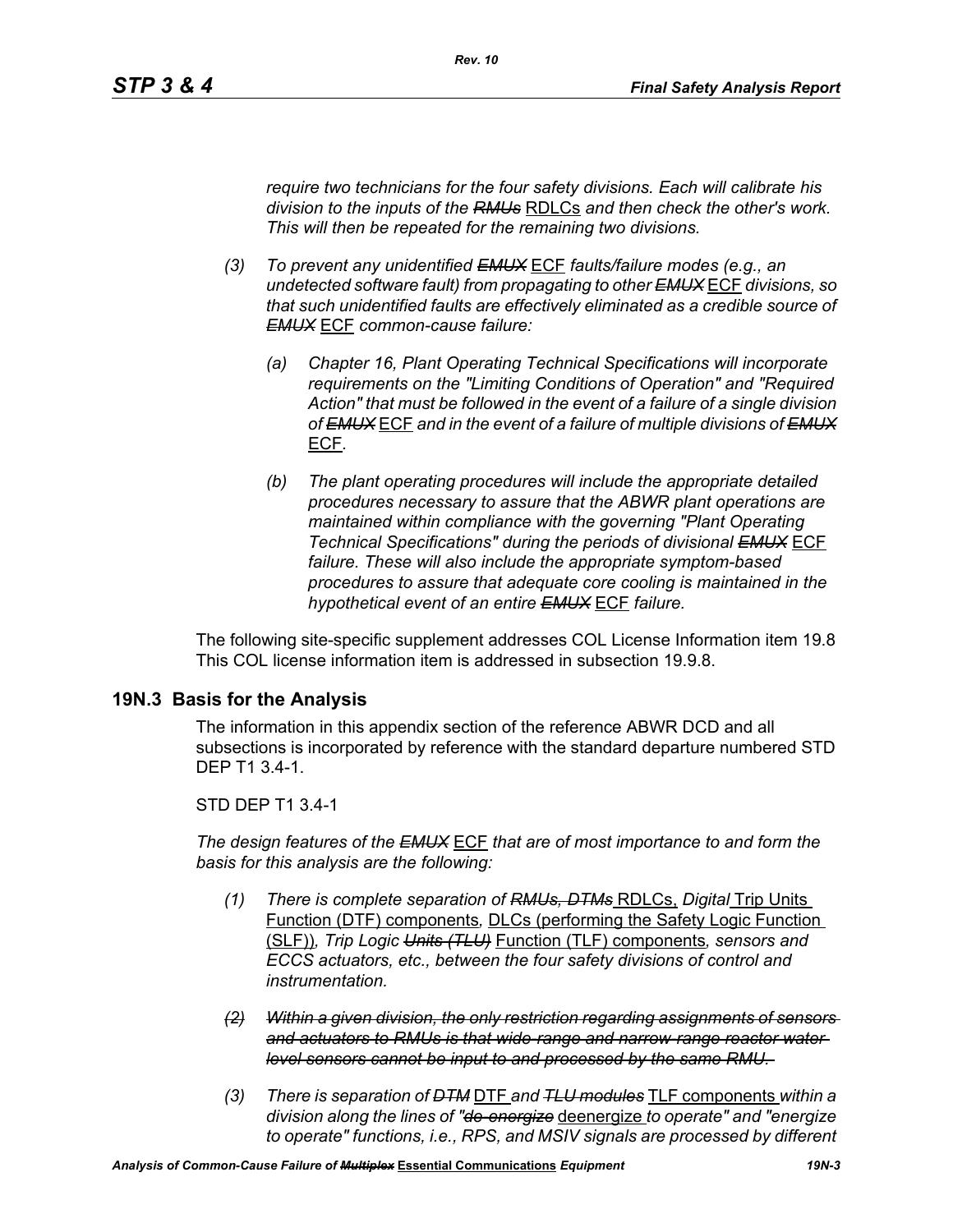*DTM* DTF *and TLU* TLF *modules than the DTM and SLU* DTF and DLC *modules used for ECCS control and PCV isolation (PCV isolation is also deenergize* deenergize*-to-operate). The RPS/MSIV process channel is "deenergize to operate", while the ESF process channel is predominantly "energize to operate".* 

- *(4) The RMUs* RDLCs *are connected by a separate* ECF *network redundant point-to-point serial data links (EMUX) in each division, which is a redundant or reconfigurable control data network of high reliability.*
- *(5) All data communications to and from other divisions of control and instrumentation, and all data communications to nondivisional systems are electrically isolated.*
- *(6) Comparison of a sensed input to a setpoint for generating a trip is done by aDTM* DTF*. Coincident 2/4 trip logic processing for generating a divisional output trip is done by a TLU* TLF *or* DLC performing the SLF*.*
- *(7) Loss of data communications in any division to the RPS (and deenergize-to operate isolation functions) will result in a trip (and isolation, respectively) in the failed division due to the fail-safe design.*
- *(8) Manual scram is implemented by hard wire to the scram pilot valve solenoids and does not depend on the correct operation of the DTM* DTF *or TLU* TLF*.*
- *(9) A bypass of the RPS output logic unit is a manual, division out-of-service bypass, which allows repair of the DTM* DTF *or TLU* TLF *of that division without a half scram condition or half MSIV isolation condition. Only one division can be bypassed at a time.*
- *(10) To reduce the probability of spurious initiation of ECCS, two SLUs*SLFs *are used in parallel within a division, with 2/2 voting at of the final channel output to initiate equipment actuation* the function*.* The final vote of the system initiation signals is accomplished with non-microprocessor based equipment in the logic or with a separate actuation of system valves and pumps, where both are required to initiate coolant injection. *If one ECCS SLU is in a failed condition, it is automatically bypassed, the control room is alerted, and the remaining SLU operates with 1/1 logic until the failed SLU is restored.*
- *(11) RMUs and EMUXs are self-tested every 15 minutes and repaired/replaced ECF module transmission or reception utilizes self diagnostics for each message. ECF modules can typically be replaced in an average time of 48 hours.*
- *(12) Control room indicators, annunciators, and alarms associated with EMUX*ECF*-transmitted control signals are dependent on correct operations of EMUXs*ECFs*.*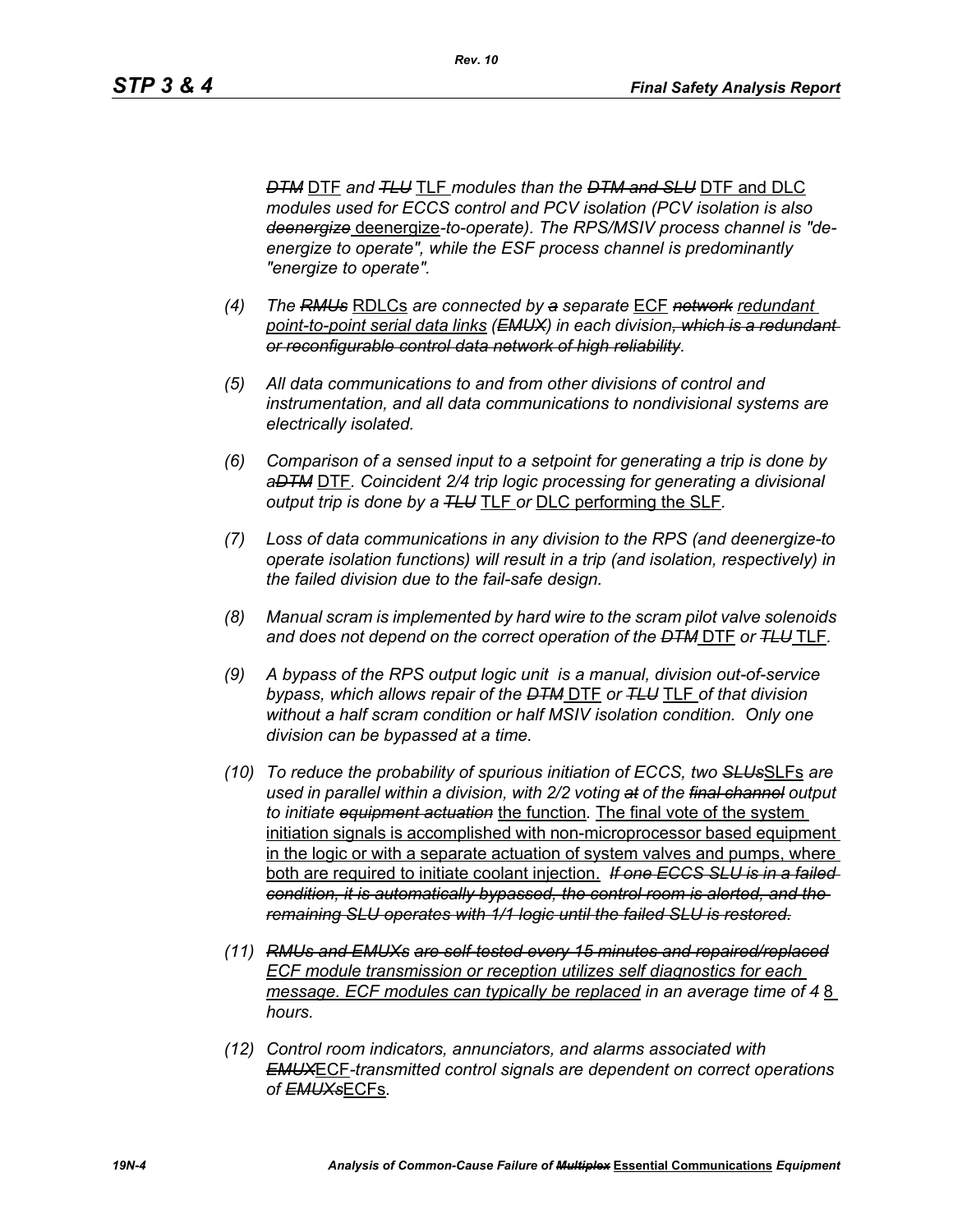*(13) (12)Vital plant parameters are hard-wired to the remote shutdown panel independent of EMUX* the ECF*.* 

In addition to the design features listed above, the following assumptions and ground *rules also supply the basis for this analysis:*

- *(1) Common-cause failure of all RMUs* RDLCs *or all EMUX* ECF *point-to-point serial datalinks cannot be ruled-out as impossible or incredible. The reason for this is that several potential common causes can be postulated. (Subsection 19N.2)*
- *(2) The probability of common-cause failure of inter-divisional all RMUs* RDLCs *or EMUX* the ECF *is extremely low. The reasons for this are the commoncause defenses built into the design-physical separation, electrical separation, asynchronous operation, optical isolation, natural convection cooling ability, and the self-testing diagnostic feature-in addition to the special defenses discussed in Subsection 19N.2.*
- *(3) RMUs* The SSLC channels *may be postulated to have common-cause failures of* channels configured either in *the energize-to-trip mode or the deenergize-to-trip mode, but not of both modes simultaneously.*
- *(4) EMUX* ECF *transmission may be postulated to have common-cause failures of the energize-to-trip mode only. Failure of the deenergize-to-trip mode is considered to be not possible.*
- *(5) Simultaneous failure of all RMUs* RDLCs *or EMUXs* ECF networks *in the energize-to-trip mode would result in an automatic scram and MSIV and PCV isolation valve closure, and loss of automatic ECCS initiation capability. Some ECCS could be initiated manually from the remote shutdown panel.*
- *(6) In addition of complete failure of energize-to-trip or deenergize-to-trip functions, the RMUs* RDLCs *may have common-cause calibration errors.*

# **19N.4 Potential Causes of and Defenses Against** *EMUX* **ECF CCF**

## STD DEP T1 3.4-1

The information in this appendix section of the reference ABWR DCD, including the above title and all subsections, is incorporated by reference with the standard departure numbered STD DEP T1 3.4-1.

## **19N.4.1 Earthquake**

STD DEP T1 3.4-1

*The multiplex ECF equipment consists of solid-state electro-optical modules, which are vibration and shock resistant by nature. In addition, the equipment is designed and tested to very high acceleration levels (7-10g). Earthquakes of magnitudes above 2g have never been experienced, are not expected to occur, and if they did occur would*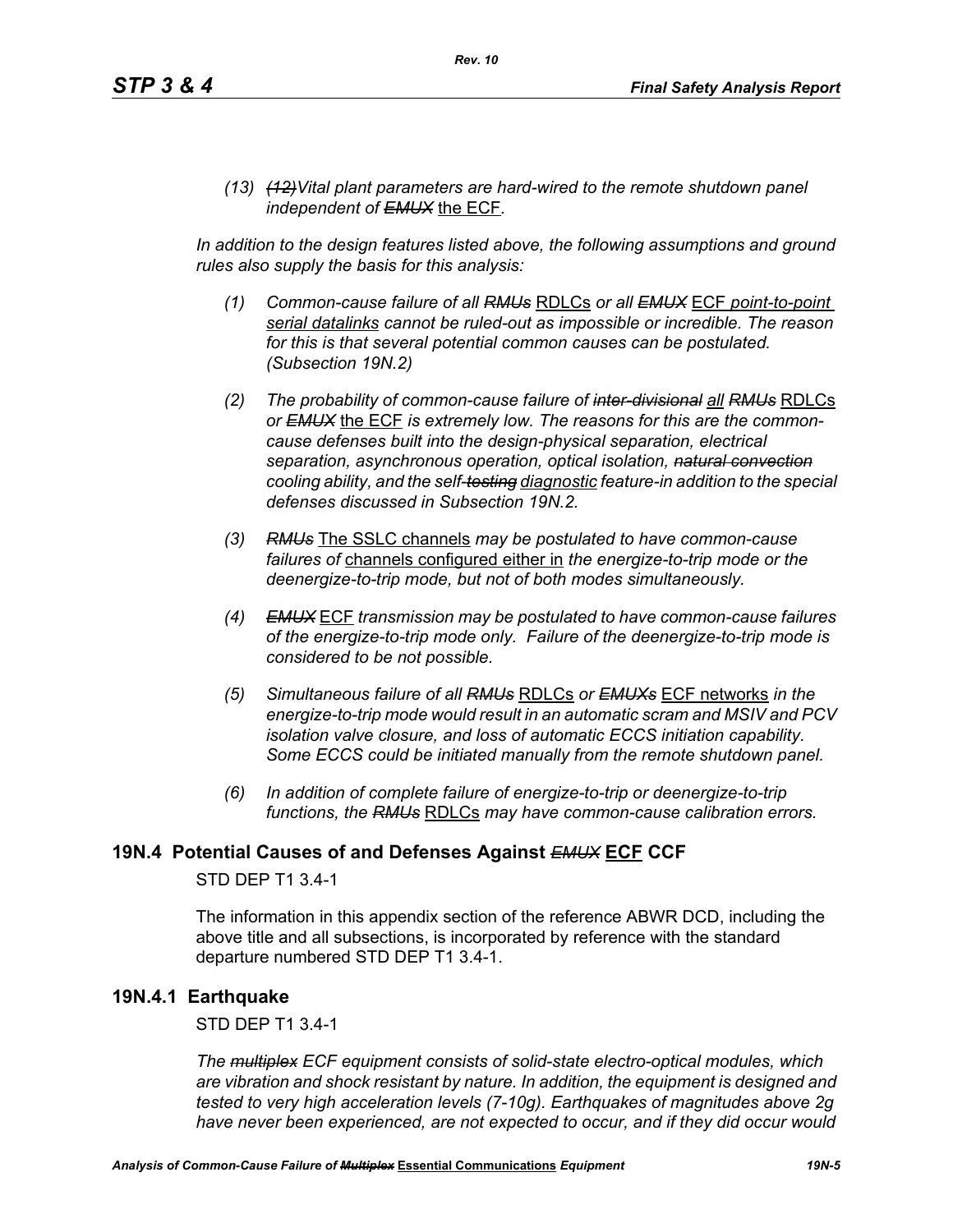*have much more serious consequences than loss of EMUX* ECF *equipment. Even allowing for magnification above ground level, earthquake does not appear to be a credible cause of concern.*

## **19N.4.2 Loss of D.C. Power**

STD DEP T1 3.4-1

*Common-cause loss of DC power has been examined intensively in an EPRI analysis (Reference 19N-1). Most of the identified potential common causes were found to either result in gradual degradation and/or be self-announcing. The consequences of actual loss of all DC power would be far more serious than the loss of EMUX* ECF *equipment since most control instrumentation in the plant's safety equipment depends on DC power. (Loss of DC power is evaluated as part of the station blackout analysis of Appendix 19D.) Loss of DC power does not constitute a significant cause of common-cause EMUX* ECF *failure.* 

## **19N.4.3 Loss of Cooling**

STD DEP T1 3.4-1

*It is a design requirement that the ABWR EMUX* ECF *equipment must be capable of continuous operation at 323.15 K (50°C), and must be capable of continuous operation in its installed condition without fans. This is not a problem for present-day low-power solid-state electronic equipment, and the maximum anticipated ambient temperature is 313.15 K (40°C). Loss of cooling is not a credible common cause.* 

## **19N.4.4 Sensor Miscalibration**

STD DEP T1 3.4-1

*Sensor miscalibration does not represent a common-cause failure of EMUX* ECF *equipment per se, but is identified here because of the fact that there is a reduction in the number of sensors in the ABWR multiplexed* ECF *instrumentation configuration relative to earlier designs, and the sensors are shared between safety functions.* 

## **19N.4.5** *RMU* **Remote DLC Miscalibration**

STD DEP T1 3.4-1

*Only the analog-to-digital converters of the EMUX*RDLCs *require calibration. The calibration is automatic and computer-controlled. Calibration is accomplished by comparison to voltage, resistance and time references that are verified against external laboratory standards. The EMUX* ECF *transmission equipment is selfcalibrating. The technician only initiates calibration by pushing a button equipment* calibration is monitored continuously and automatically adjusted if needed to maintain calibration to on-board verified standards*. In addition, the self-test feature of* selfdiagnostics in *the equipment detects certain types of calibration faults.*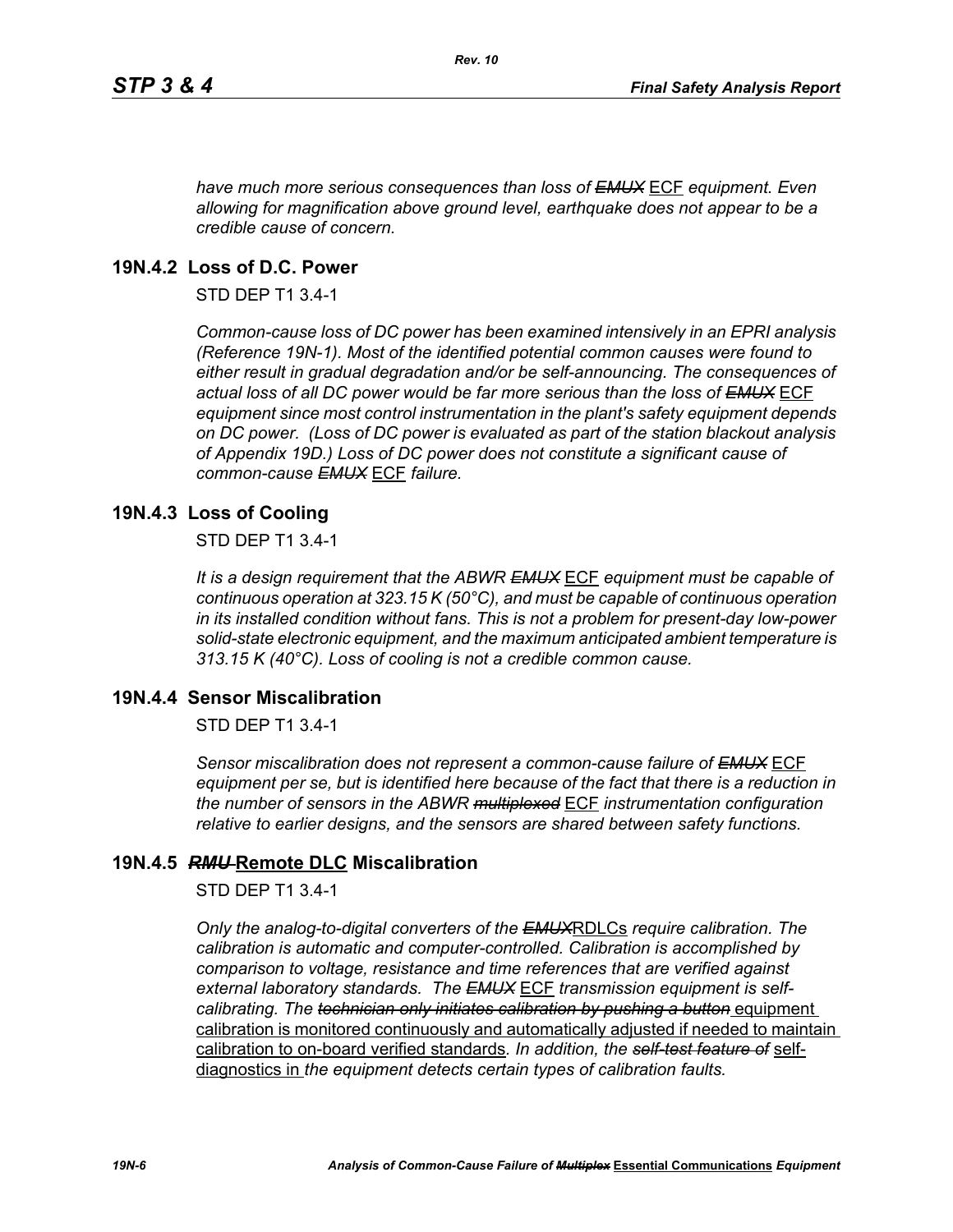# **19N.4.7 Maintenance/Test Error**

STD DEP T1 3.4-1

*The EMUX* ECF *equipment has a built-in provision to prevent bypassing multiple divisions simultaneously. This feature would not prevent common maintenance or test errors that were done consecutively and were latent by nature, such as set points being erroneously set. Periodic surveillance, as required by the technical specifications, includes verification of setpoints. The self-test feature of the equipment will also identify some types of maintenances/test errors.* 

## **19N.4.9 Electromagnetic Interference (EMI)**

STD DEP T1 3.4-1

*EMI is a potential cause of failure of solid-state electronic equipment. EMI can enter a circuit through any of several paths-power supplies, adjacent equipment, adjacent cabling, or input signals. In the case of the EMUX* ECF *equipment, none of these paths would affect multiple divisions since the divisions are widely separated physically and are electrically independent. In addition, the nature of electro-optics reduces the susceptibility to EMI. Fiber-optic transmission lines are not subject to EMI and will not propagate transients between lines. EMI is not a credible common cause.* 

## **19N.4.10 Fire**

STD DEP T1 3.4-1

*The four divisions of remote EMUX* ECF *equipment are located in separate rooms of the reactor building and are separated by barriers. The fiber optic transmission cables have fire-resistant protective covering. A localized fire would affect only one division. A more wide-spread fire might affect two divisions, but a fire large enough to affect three or four divisions would have more far-reaching effects than the loss of EMUX* ECF *transmission. Because of the physical separation, common-cause failure of remote EMUX* ECF *equipment due to fire does not appear to be a credible concern.* 

## **19N.4.11 Software**

STD DEP T1 3.4-1

*The EMUX* ECF *equipment is programmed to perform the essential communications function, self-test, and calibration. The software that provides the programming is subject to extensive "debugging" procedures and strict quality control and test requirements (verification and validation). Nevertheless, it is not impossible that an undetected "bug" could remain. If such were the case, it would most likely affect all divisions. It would not necessarily cause all divisions to fail simultaneously. Commoncause software fault is a credible, although unlikely, possibility. To provide additional defense against software CCF, technical specification requirements and administrative procedures will be established, as discussed in Subsection 19N.2, to assure taking of appropriate action in the event of failure of individual multiplex divisions.*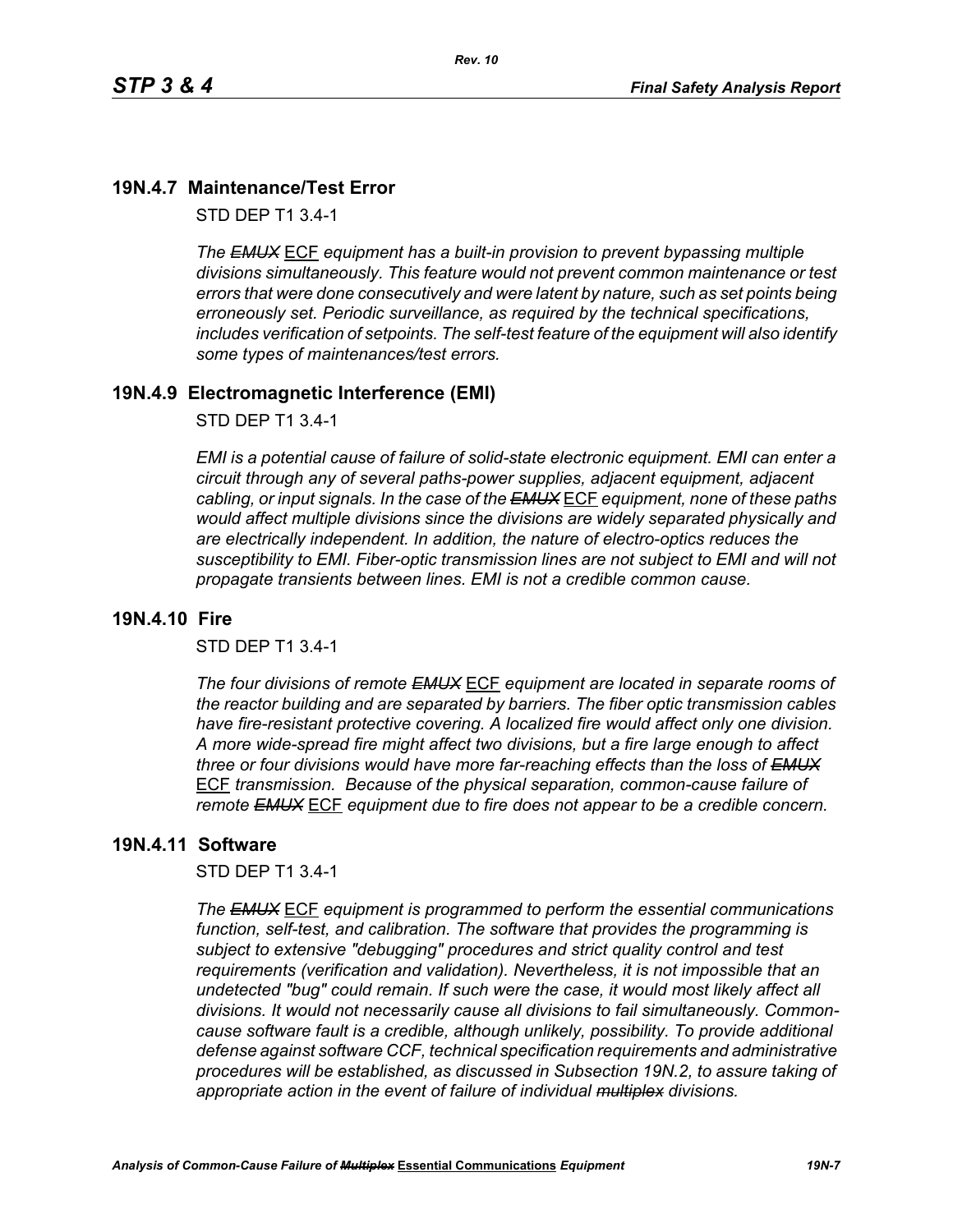# **19N.4.12 Summary**

STD DEP T1 3.4-1

*Of the eleven potential common causes examined, only three appear to be credible:* 

*(1) RMU* RDLC *miscalibration*

*The failure that would result in a significant contribution to core damage frequency would be complete failure during plant operation of three or four divisions of EMUX* ECF *that transmit signals from wide-range water level sensors. This condition could result in failure to automatically initiate ECCS. Since failure of EMUX* ECF *equipment is annunciated, the operator would be aware of the need for manual initiation of ECCS. Appropriate instrumentation and control is available at the remote shutdown panel, if needed.* 

## **19N.5 Discussion of the Effect on Core Damage Frequency**

The information in this appendix section of the reference ABWR DCD, and all subsections, is incorporated by reference with the following standard departure numbered STD DEP T1 3.4-1.

#### STD DEP T1 3.4-1

*The three primary safety functions that are necessary to prevent core damage are reactivity control, core cooling, and decay heat removal. The effects of EMUX* ECF *CCF are included in the quantification of core damage frequency in the internal events analysis of Appendix 19D. Additional discussion is given herein to provide further information and insight into the nature of EMUX* ECF *CCF contribution to core damage frequency. The isolation function does not contribute directly to core damage frequency and is evaluated separately in Subsection 19N.6.* 

## **19N.5.1 General Plant Transient Events**

STD DEP T1 3.4-1

*In the ABWR, automatic response of the safety functions to a plant transient producing decreasing water level is initiated by signals transmitted through the EMUX* ECF*. Initiation of ECCS and closure of some isolation valves is by the presence of an energizing signal. Initiation of RPS (scram) and MSIV and PCV closure is by a deenergizing signal or absence/loss of energization.* 

*There are four independent divisions of sensors and EMUX* ECF *equipment. Simultaneous loss of transmission capability on any two of the four divisions would result in a scram on loss of energization. Loss of transmission capability on any three divisions simultaneously would result in loss of automatic initiation of ECCS and loss of low pressure permissive signals for reactor shutdown cooling. When a single division is lost, the control room is alerted and that division is bypassed by the operator. Bypassing of a division results in that division becoming inoperative; i.e., that division*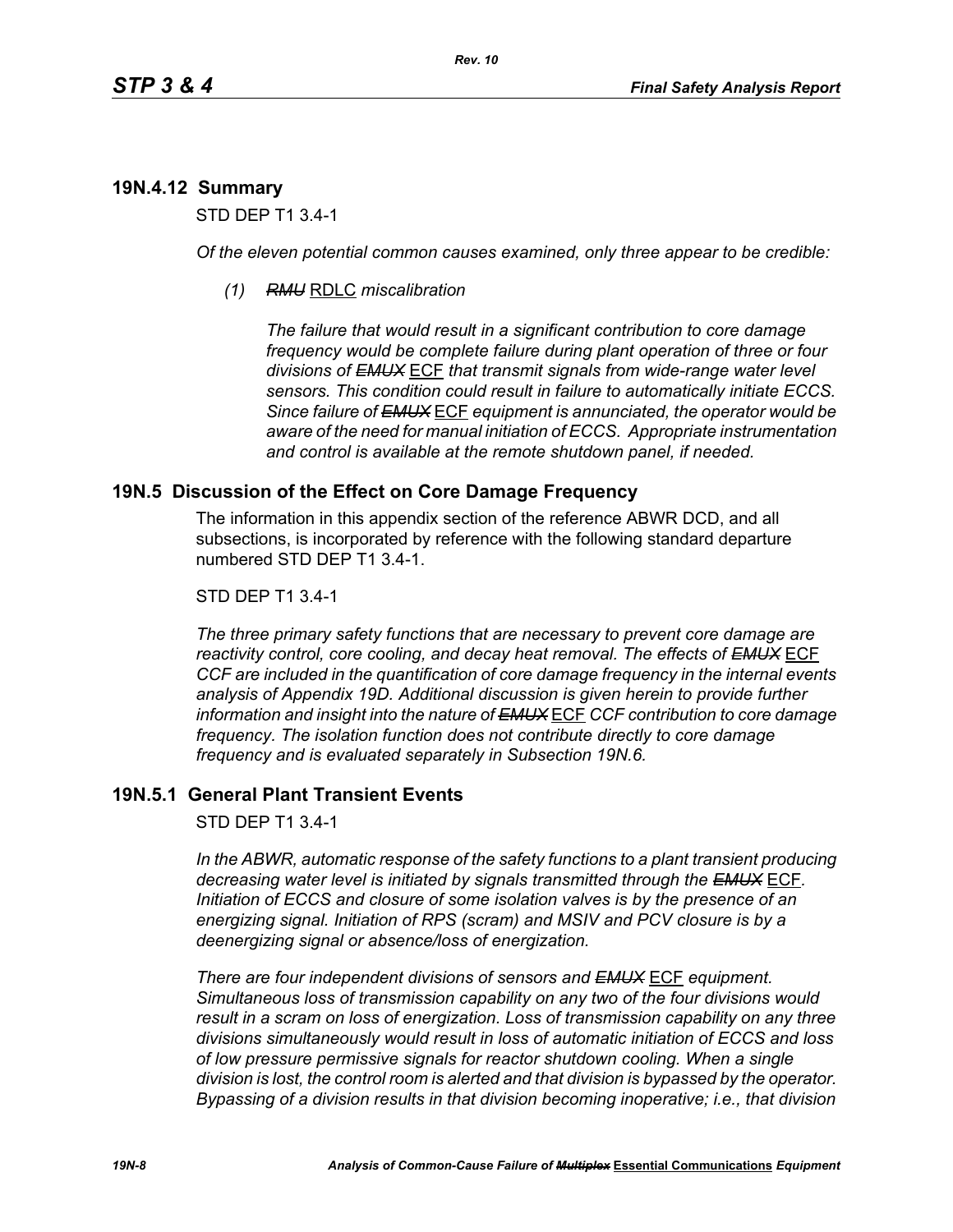*cannot contribute to scram, isolation, or ECCS initiation. Technical specification requirements govern actions to be taken under those conditions.* 

*Because of the high degree of independence between divisions in the ABWR design, the probability of simultaneous failures in multiple divisions is very low. If there were no common failure cause, the random probability of failure of n divisions would be the nth power of the probability of failure of a single division. In the presence of potential common failure causes, the probability of multiple failures could increase. Potential multiple failure causes are listed in Subsection 19N.2. Defenses against these common-cause failures are discussed in Subsections 19N.2 and 19N.4. These defenses provide a high degree of independence between instrumentation channels and divisions in the EMUX* ECF *control data network.* 

*The relationship of the safety function initiation and the EMUX* ECF *is depicted in a simplified event tree, shown on Figure 19N-3. This event tree is for a plant transient initiating event and loss of transmission capability from three or four divisions of EMUX* ECF *transmission of wide-range RPV water level signals. Loss of transmission of narrow-range water level sensor RMUs* RDLCs *due to common-cause failure would not affect the results since scram would be automatically initiated by loss of energization. The purpose of this event tree is to provide a means for examining the effect of common-cause failures of safety function initiating signals. Random failures of instrumentation and failures of mechanical execution of the safety function are evaluated in Appendix 19D.*

*The first safety response to a plant transient is a reactor trip and scram. Because of the deenergize-to-trip feature, a scram would be initiated, even with a common-cause failure of all EMUX* ECF *transmission. (A loss of transmission through the EMUX* ECF *would result in a plant scram at any time, even without a plant transient. That event is evaluated in a later subsection-Subsection 19N.5.5.) Common-cause failure of transmission would also result in closure of the MSIVs.* 

*Given a successful scram, the next essential safety function is to maintain water level in the reactor pressure vessel. The limiting case for common-cause failure of the EMUX* ECF *is common-cause failure of three or four of the individual remote multiplexing units* RDLCs *processing wide-range RPV water level signals. Since ABWR has motor-driven feedwater pumps, closure of the MSIVs would not cause loss of feedwater unless the feedwater pumps tripped because of the transient. If the feedwater pumps did not trip, RPV waterlevel could be maintained as long as there was water in the condenser hotwell. In ABWR, the condenser hotwell inventory is automatically replenished from the condensate storage tank. If the feedwater pumps were tripped, they could be started manually from the control room, since the feedwater control system is independent of the EMUX* ECF*. If necessary, sufficient ECCS pumps could be started manually from the remote shutdown panel to provide water to the RPV. Automatic initiation of ECCS would not occur because of the common-cause failure of EMUX* ECF *to transmit wide-range RPV water level signals.* 

*To manually start some ECCS pumps, the operator may have to use the remote shutdown panel, since manual start signals from the control room are normally*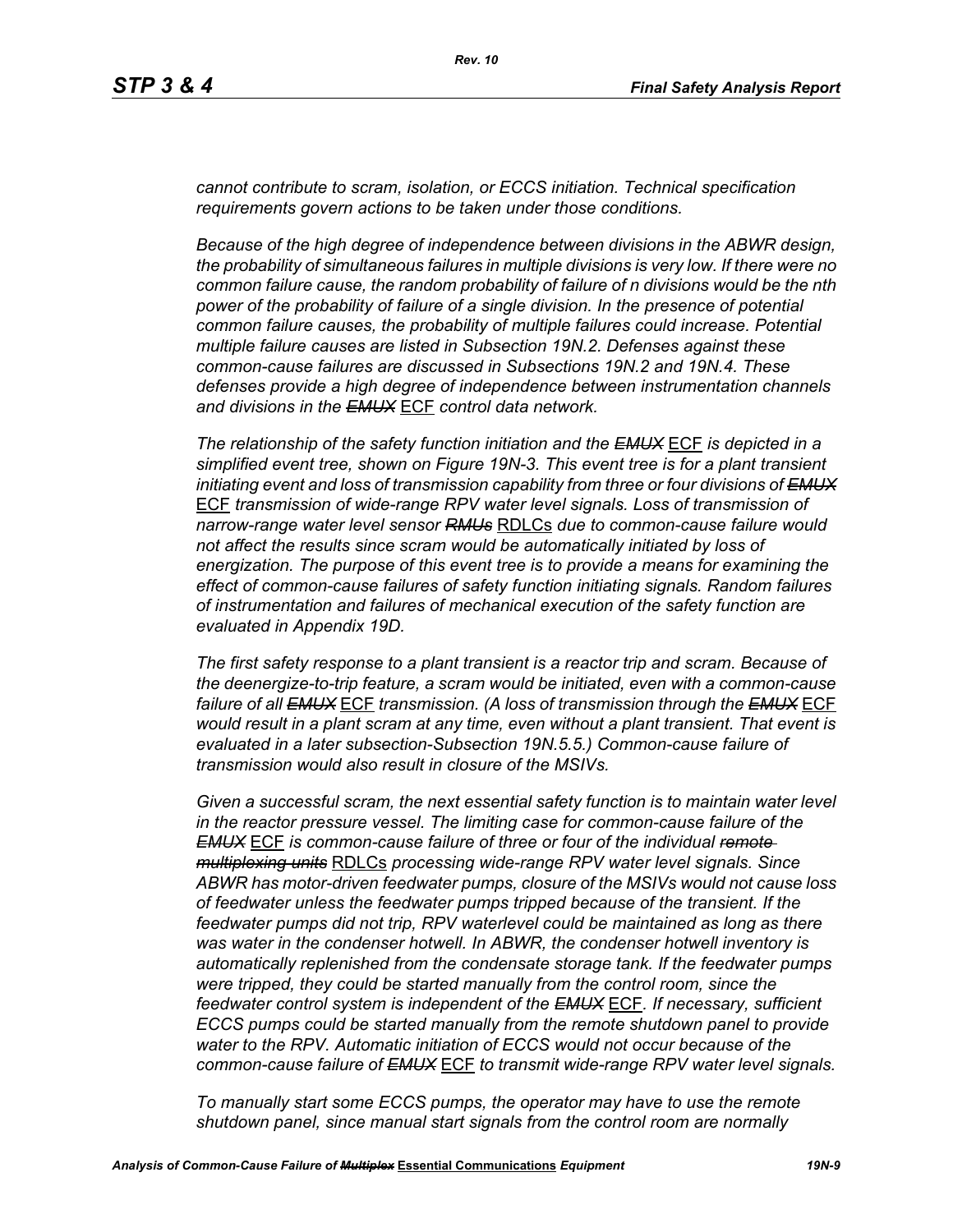*transmitted through the EMUX* ECF *and may not be operable. The operator would have correct indication of RPV water level in the control room since water level is hard wired in addition to being transmitted through the EMUX* ECF*. He also would be aware of the reactor scram. If control is not possible from the control room, the EOPs will tell the operator to proceed to or send someone to the remote shutdown panel where true indications and means of control are supplied through independent channels. In this simplified bounding analysis, failure of the operator to manually start ECCS pumps would result in uncovering of the reactor core and eventual core damage.*

*The effect of common-cause EMUX* ECF *failure on CDF is included in the quantification of the event trees in Appendix 19D for transient-initiated and LOCA events. The random unavailability of the RMUs* RDLCs *and TLUs* TLFs *is derived from an expected mean time between failures and a mean time to detect and repair a failure (MTTR). The random unavailability of the ECF is derived from an expected MTBF and an MTTR. The MTBF values are estimated, based on information from the supplier. The MTTR value is based on the use of a self-test feature which detects a failure within*  one minute*, and the existence of spare replacement units on hand at the plant. The self-test feature detects most of the failures. The remaining failures are detected by surveillance testing conducted quarterly.* 

*If there were sufficient experience data for multiple failures of solid-state multiplexing* digital communications *equipment, the experience data would be used directly and there would be no need for use of the beta-factor model. However, there is a dearth of multiple-failure data pertaining to solid-state multiplexer* such *equipment, particularly equipment with a self-test feature. The alternative is to evaluate or estimate the relative susceptibility of the EMUX* ECF *to multi-divisional failures through use of the betafactor.* 

*A recent report by the Electric Power Research Institute (EPRI) (Reference 19N-1) discusses the beta-factor model and lists representative values for beta. The values*  listed generally range from 0.1 down to about 0.01, but there is no value given *specifically for solid-state multiplexing* digital communications *equipment. Considering the defenses in the ABWR design, particularly the self-test feature, a lower value for beta is justified and may even be conservative. The self-test feature of the EMUX* ECF *equipment provides detection of failures* within one minute*, and on-hand spare modules provides restoration of operability within* an average time of 8 hours*. This feature limits the available time for propagation of multiple failures to an average time* interval of approximately 8 *hours, and essentially eliminates several of the more likely causes of multiple failures.* 

*The ABWR PRA indicates that the total core damage frequency for the ABWR design will be very low. The PRA analysis also indicates that potential EMUX* ECF *CCFs during plant transient events are significant contributors to the low total CDF. EMUX* ECF *CCFs appear in many of the top cutsets. An importance analysis indicates that all three EMUX* ECF *CCFs have relatively high "risk achievement worth", i.e., increases in the CCF probabilities would result in significant increases in total CDF. The defenses against EMUX* ECF *CCFs in the plant design (Subsection 19N.4) and the administrative procedures prescribed in Subsection 19N.2 should prevent increases in*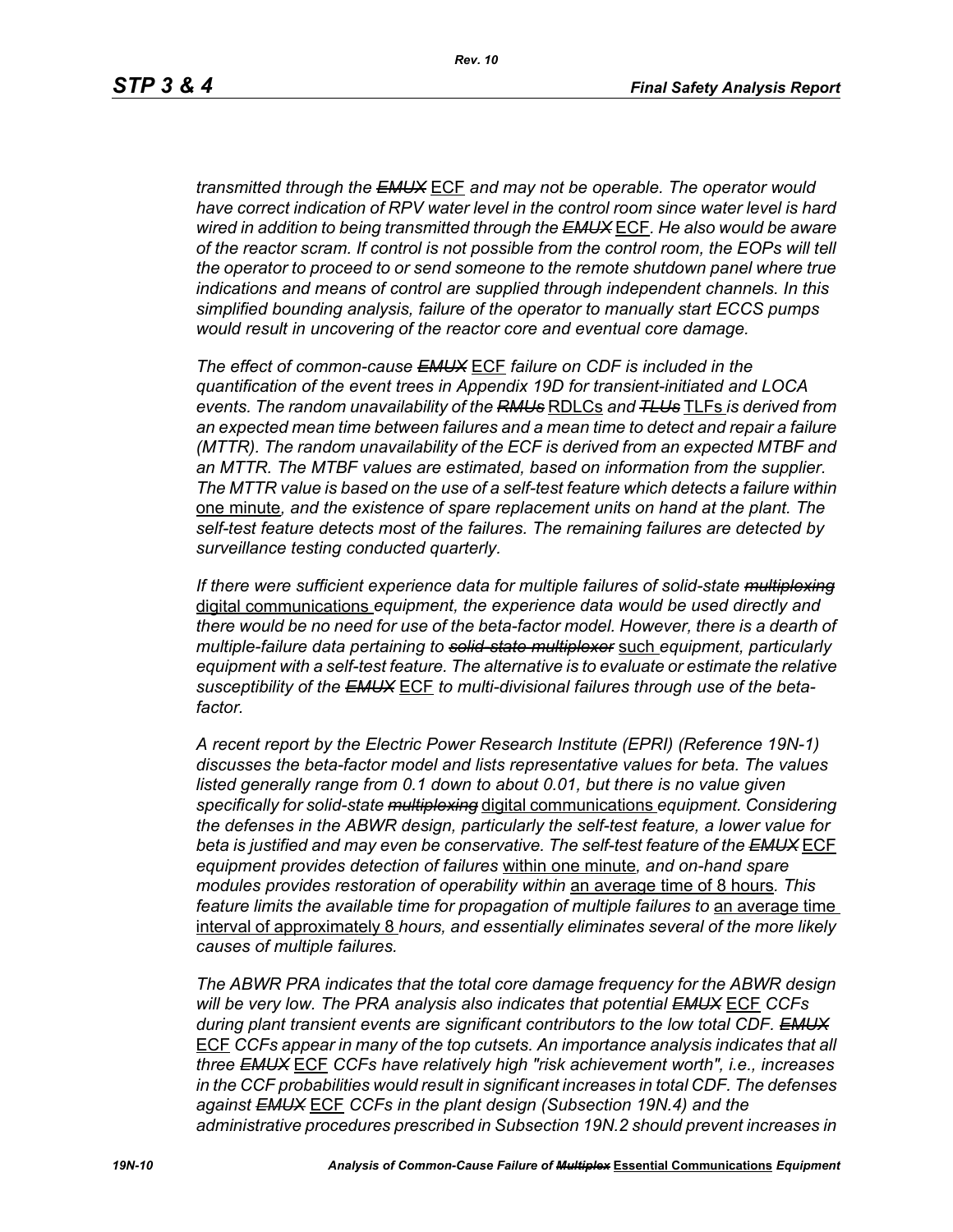*EMUX* ECF *CCF probabilities above the values used in the PRA analysis. Conservatisms in this part of the PRA tend to somewhat overestimate the importance of EMUX* ECF *CCFs.* 

# **19N.5.2 Loss of Feedwater Event**

STD DEP T1 3.4-1

The previous analysis considered the effect of loss of transmission capability of the *EMUX* ECF*, that is, an instance where the EMUX* ECF *failed to transmit an energization signal. The reverse failure mode would be failure to lose the energization signal for RPS due to common-cause failure of the narrow-range water level sensor RMUs* DTFs *to properly sense a Level 3 condition. For many plant transients, automatic scram would occur due to increased neutron flux or other direct-input signals to the RPS logic. For purposes of this analysis, an initiating event is used that would require response of the narrow-range RMUs* DTFs *that sense a Level 3 water-level condition. A feedwater pump trip can be used to represent such an event.*

*The probability of common-cause failure in this mode is much lower than for the lossof-transmission mode since most of the identifiable common causes would not cause a failure in this mode. The EMUX* ECF *failure in this mode could result in failures of automatic scram. There is a very high probability that the operator would provide manual scram based on independent indications of the feedwater pump trip. Since the MSIVs would not close, the power conversion system would remain in operation. Based on past operating experience, there is a high probability that the operator would recover feedwater in addition to initiating manual scram. If feedwater were not recovered before low water level (Level 2) was reached, ECCS would be initiated automatically by means of transmission through the wide-range water-level sensor RMUs* RDLCs.

*Initiation of decay heat removal would not be affected by the EMUX* ECF *failure in the deenergize-to-trip mode.*

# **19N.5.3 Loss of Coolant Accidents**

STD DEP T1 3.4-1

*Because of the low frequency of occurrence, LOCA events are very small contributors to ABWR core damage frequency. The probability of a coincidental common-cause EMUX* ECF *failure together with a LOCA is an extremely low probability event. The possibility of a common-cause EMUX* ECF *failure occurring as a result of a LOCA, where the LOCA would provide the common cause, is highly unlikely because of the locations and physical separation of the EMUX* ECF *divisions.* 

# **19N.5.4 Other Initiating Events**

STD DEP T1 3.4-1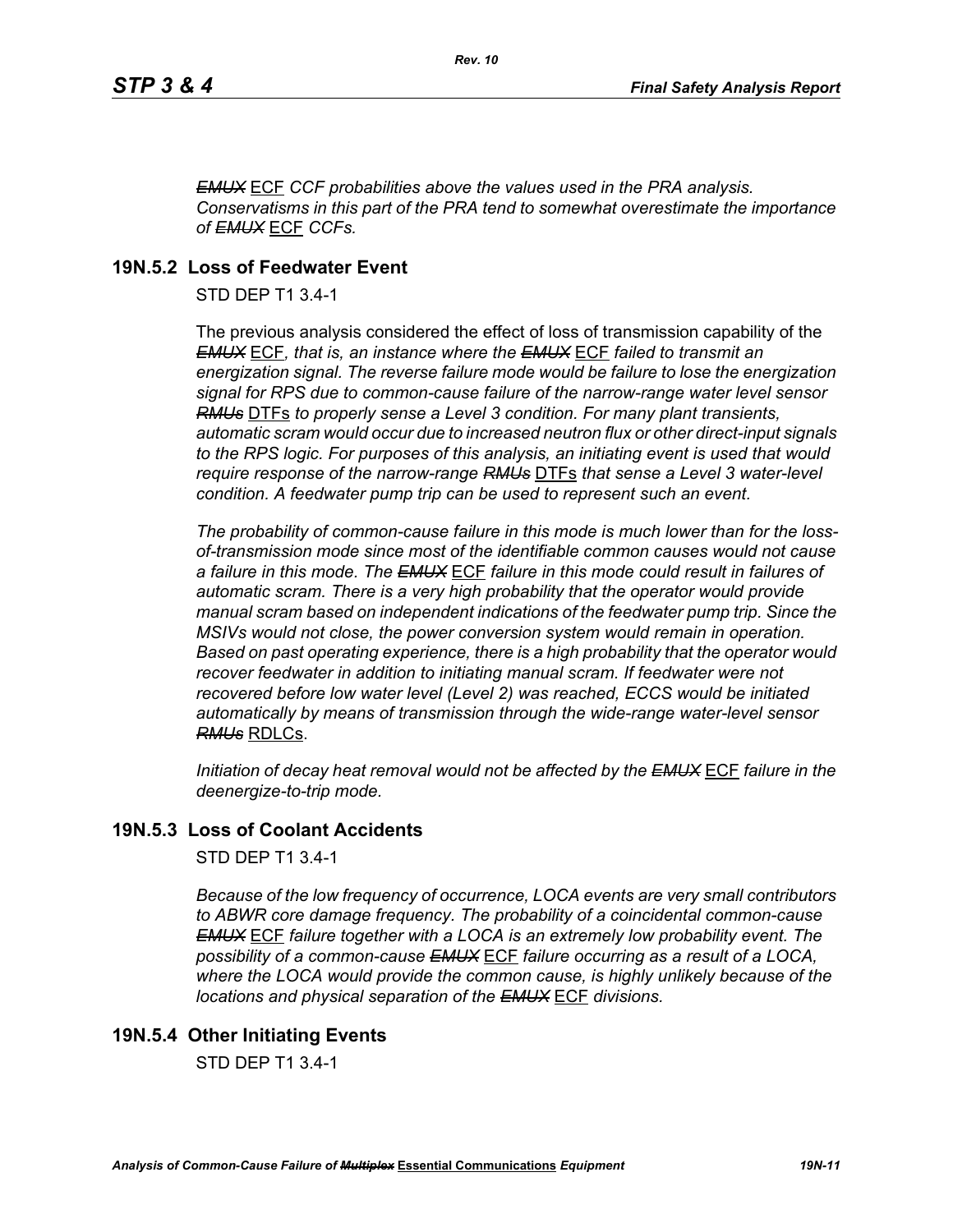# **19N.5.4.1 Loss of Offsite Power**

STD DEP T1 3.4-1

*Loss of all offsite power would have no direct effect on EMUX* ECF *operability since EMUX* ECF *equipment operates completely on divisional DC power. A loss of offsite power would cause a small increase in the conditional probability of loss of DC power since DC power is supplied by batteries or an AC converter-charger. The probability of loss of DC power is very low as discussed below in Subsection 19N.5.4.2.* 

# **19N.5.4.2 19N.5.4.2 Loss of DC Power**

STD DEP T1 3.4-1

*Each division of the EMUX* ECF *is powered by a division of DC power. Loss of all divisions of DC power would result in loss of EMUX* ECF *transmission capability. The annual probability of loss of DC power on one essential bus is estimated to be approximately 1.0E-3. The complete loss of DC power to all four divisions of essential power is considered to be essentially zero since the four divisions are independent, loss of DC power on any one division is alarmed, and the station batteries are routinely tested. Very few credible causes of common-cause failure of multiple DC buses have been identified (Reference 19N-1.)*

## **19N.5.4.3 Inadvertent Open Relief Valve7**

STD DEP T1 3.4-1

*An inadvertent open relief valve (IORV) as an initiating event is treated in this analysis as just another plant transient. Although the plant response is somewhat different for an IORV, there is no peculiar impact on EMUX* ECF *operation or response, and common-cause failure of EMUX* ECF *would have the same effect on plant response as it would in any other plant transient event.*

# **19N.5.4.4 Loss of Service Water**

STD DEP T1 3.4-1

*Loss of essential service water has been hypothesized and studied as an initiating event since loss of service water could disable some ECCS equipment. Service water is not used directly by any EMUX* ECF *equipment and is not used for room cooling. The effects of loss of service water on essential safety equipment is evaluated in the system fault trees of Appendix 19D.* 

# **19N.5.4.5 19N.5.4.5 Loss of Instrument Air**

STD DEP T1 3.4-1

*Instrument air is not used by EMUX* ECF *equipment. As with essential service water, loss of instrument air would not affect EMUX* ECF *equipment or this analysis.*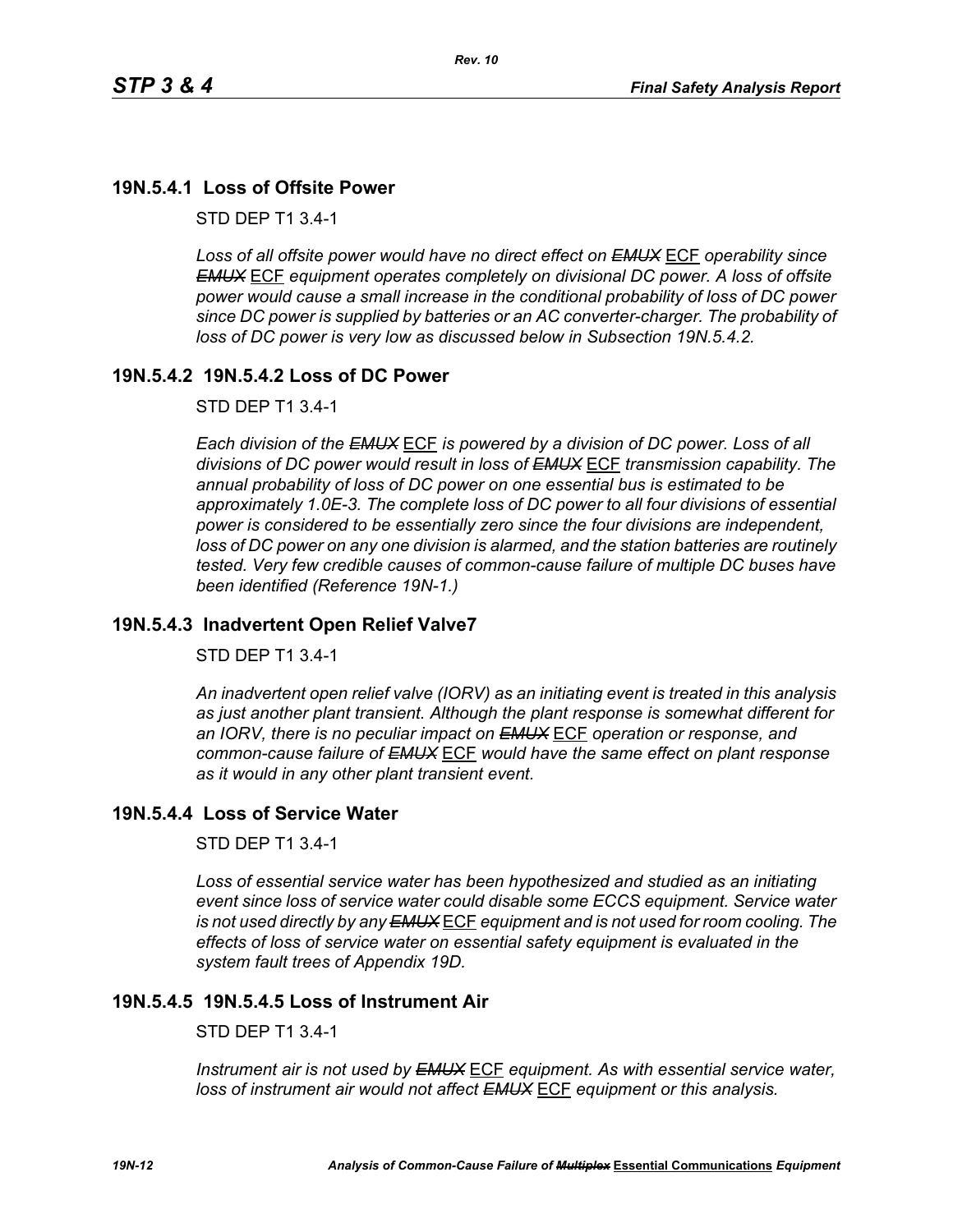# **19N.5.5 CCF of** *EMUX* **ECF During Normal Plant Operation**

STD DEP T1 3.4-1

*Results of the above analyses indicate that common-cause failure of EMUX ECF equipment in response to a demand from a plant transient or other off-normal event is a very small contributor to core damage frequency. This subsection examines the effect of a common-cause EMUX ECF failure at a random time during normal plant operation (EMUX ECF failure as an initiating event).* 

*The limiting failure in this case would be common-cause failure of the three or four divisions of remote multiplexing units* RDLCs *transmitting the signals from the narrowrange and wide-range water level sensors. If only the narrow-range transmission channels failed, the plant would scram on loss of energization, and ECCS would be initiated automatically through the wide-range RMUs remote DLCs RDLCs. If only the wide-range water level sensor RMUs* RDLCs *failed, the plant would not scram from that failure alone and there would be no demand on ECCS unless a plant transient occurred. Thus, both wide-range and narrowrange RMUs* RDLCs *must fail in multiple divisions to cause a condition of concern and a potential accident initiator. In that event, the plant would scram and ECCS would not be automatically initiated.* 

*Using the beta-factor method of CCF evaluation, the expected frequency of commoncause failure of all RMUs* RDLCs *in three or four divisions would be equal to the product of the expected frequency of random failure of a single RMU* RDLC *and a beta*factor. In this case, the beta-factor should be lower than for the transient-initiated event *since twice as many RMUs* RDLCs *must fail; however, the assignment of a specific value to beta in this case is extremely uncertain.* 

*Because of the great degree of uncertainty in any quantitative analysis that could be performed at this level, it appears preferable (and sufficient) to make a qualitative judgement. Since two or three EMUX ECF divisions must fail in two distinct modes involving separate equipment, and they must fail in a nearly simultaneous manner, i.e., in a sufficiently short interval to not allow mitigating action to be taken, the expected frequency of occurrence must be extremely low.*

# **19N.6 Discussion of the Effect on Isolation Capability**

STD DEP T1 3.4-1

*Failure of the Leak Detection and Isolation System (LDIS) does not have a direct effect on core damage frequency. The primary purpose of the LDIS function is to isolate the reactor and associated primary equipment and certain fission products in the event of a loss-of-coolant accident. A simplified event tree for a LOCA with common-cause loss of transmission capability of all RMUs* RDLCs *is shown on Figure 19N-4. For this condition, MSIVs and PCV isolation valves would close on loss-of-signal.* 

*The largest expected initiation frequency for a LOCA is for a small LOCA. The conditional probability of common-cause unavailability of RMUs* RDLCs *is extremely small. There is no identifiable mechanism by which the LOCA could increase the probability of common-cause RMU* RDLC *failure.*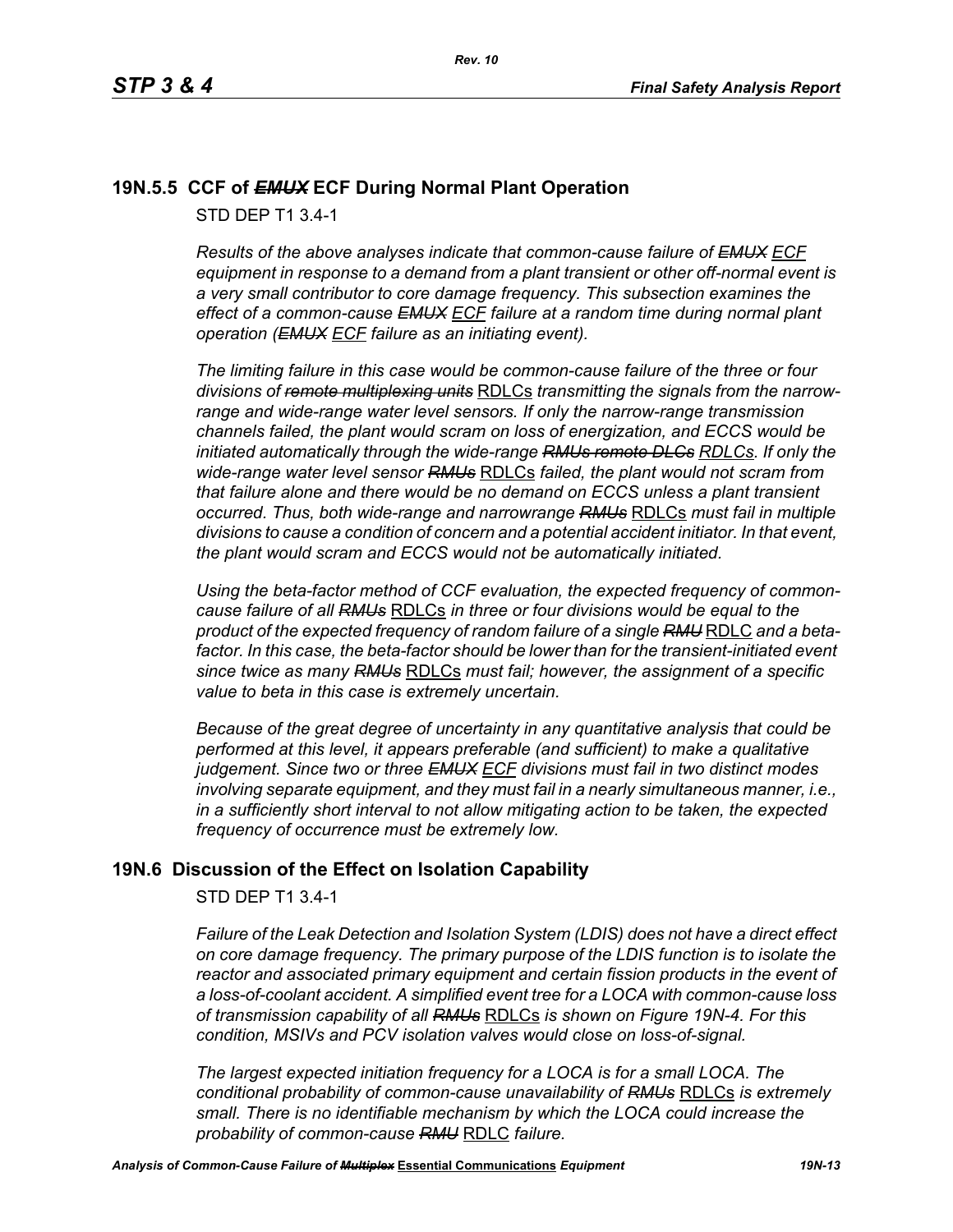*One additional isolation failure event should be considered-the effect of failing to isolate in a severe accident situation with a severely damaged core. In accident sequences resulting in core damage because the operator failed to maintain water inventory to the reactor (given an EMUX ECF CCF), it is possible that he would also fail to close isolation valves.*

#### **19N.7 Summary**

#### STD DEP T1 3.4-1

*This analysis has focused on the use of common multiplexing* essential communications *equipment in the EMUX ECF. Because it is possible to identify feasible causes of multiple failures, the possibility of common-cause failure of identical multiplexing* ECF *units has been studied. In view of the number and types of defenses built in to the EMUX ECF design, the probability of common-cause failure should be very low. Because of the lack of multiple-failure experience data on equipment of this type, it has been necessary to predict the common-cause failure probability by use of an analytical model. The model used is a simple model-the betafactor model-that hypothesizes that common-cause failure probability is proportional to the random failure probability of a single unit. The proportionality factor is beta. The hypothesis may not be true in all cases, and there is a great deal of uncertainty in assigning a value to beta.* 

*Beta represents the fraction of total failures that would involve multiple identical units. The expected value of beta is dependent on the nature of the possible causes, how and how fast failures would propagate between units, and what defenses exist to the causes. There is no established method for quantifying these factors. In the absence of good and sufficient data, assignment of a value to beta is a matter of judgement. Values that have been used for beta range from 0.1 down to 0.001 and lower. Values of beta between 0.1 and 0.01 are common for mechanical equipment. Values below 0.01 are more common for instrumentation. The value used in the analysis of Appendix 19D may be conservative, considering the defenses in the ABWR EMUX ECF design.* 

*Using a conservative value for EMUX ECF beta, the results of the Appendix 19D analysis show that use of the ABWR ECF shared-sensor configuration results in very little contribution to core damage frequency in response to demands from plant transients or off-normal events. This is because of the high availability on demand of the limiting equipment, the RMU* RDLCs*. The high availability of the RMU* RDLCs *is due to the self-test diagnostic capability and the resulting short mean time to detect and recover from a failure. This same selftest self-diagnostic feature is the best protection against common-cause failures, since multiple failures must all occur within an average time interval of* approximately 8 *4.25 hours. This study tends to confirm the conclusions of the Appendix 19D analysis in regard to the effect on CDF of EMUX ECF CCF in response to transient and LOCA initiated events.*

*Also of potential concern is common-cause failure of EMUX ECF as an initiating event. The EMUX ECF must be available at all times when the plant is operating because of the "failsafe" (deenergize-to-trip) design for scram and MSIV closure. A simultaneous common-causefailure of two EMUX ECF divisions at any time during plant operation*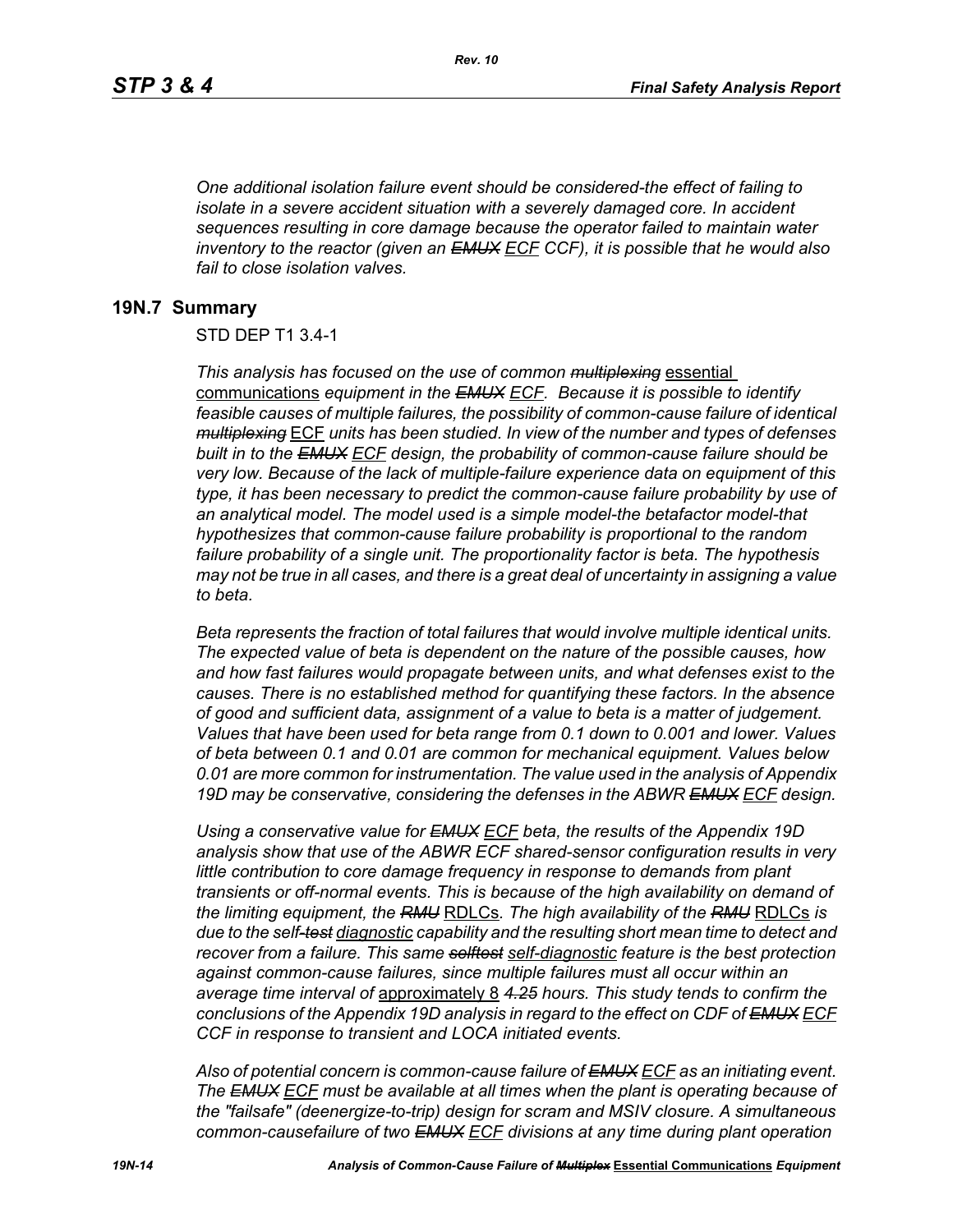*would result in a plant trip, even though all plant parameters were normal. In a sense, this is a "false alarm" that results in a scram, which is a potential accident initiating event. If the third and/or fourth division of EMUX ECF equipment also failed simultaneously, there could be a loss of automatic initiation of ECCS.* 

*The expected frequency of occurrence of common-cause EMUX ECF failure during normal operation is a function of the EMUX ECF reliability, including D.C. power reliability. Fast recovery time due to the EMUX ECF self-test diagnostic feature does not help if two divisions fail simultaneously, since a plant trip is immediate. (The selftest diagnostic feature is a major defense if the CCFs do not occur simultaneously.) The probability and expected frequency of occurrence of such an event is extremely low. Administrative controls will be imposed to minimize the probability of progressive common-cause failures. With the present design, the frequency of occurrence can be further reduced only by increasing the reliability of the remote multiplexing unit* RDLC*.*

*One type of administrative action that will effectively eliminate several common causes including software faults is establishment of required action to be taken in the event of functional failure of a single EMUX ECF channel during plant operation. The action to be taken in the event of functional failure of an EMUX* an ECF *channel during plant operation is to re-establish operability and determine the cause of the failure as soon as possible. During the period of repair/replacement and diagnosis, the remaining channels are monitored closely. In the event of a second channel failing before the first channel is restored, the safest available action is immediately taken as prescribed by technical specifications and/or emergency operating procedures.* 

*The sensitivity of core damage frequency to EMUX ECF MTBF and beta can be seen from the event tree of Figure 19N-3. The RMU* RDLC *CCF probability or frequency is a direct function of both of these reliability elements. In turn, the core damage frequency is directly proportional to the RMU* RDLC *CCF probability and the initiating event frequency. If the RMU* RDLC *MTBF was twice as high, the core damage frequency would be reduced by half. In like manner, uncertainty in the initiating frequency propagates directly into uncertainty in CDF.*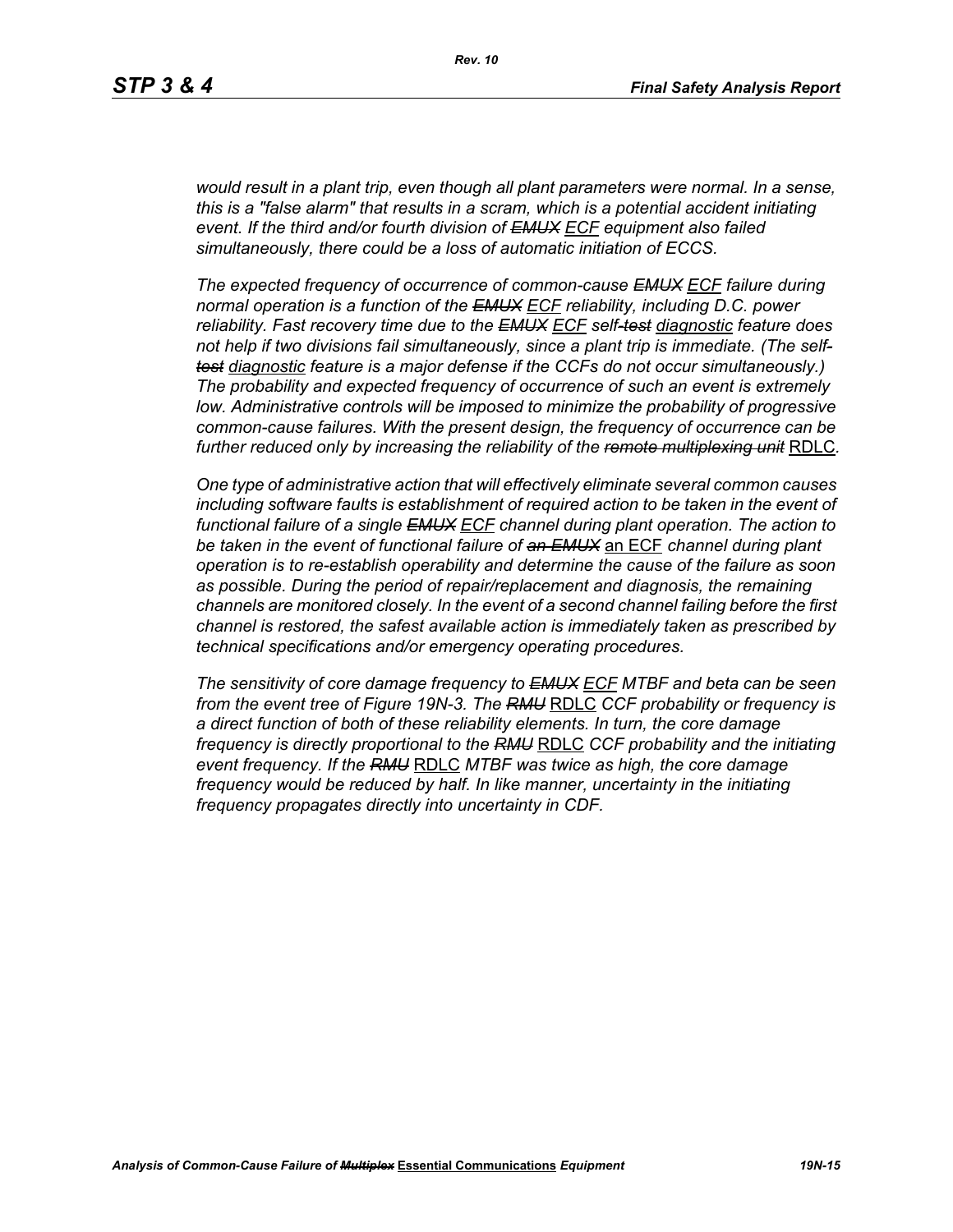## **Figure 19N-3 Event Tree for Analysis of Common-Cause Failure of** *EMUX***ECF**

STD DEP T1 3.4-1

There is no logic change to this Event Tree. The changes are limited to nomenclature as listed below:

- *EMUX* ECF *TRANSMISSION*
- *CCF of EMUX* ECF \*
- *\* COMMON-CAUSE FAILURE OF REMOTE MULTIPLEXING UNITS ESSENTIAL MULTIPLEXING SYSTEM,* ESSENTIAL COMMUNICATIONS FUNCTION*, OR TRIP LOGIC UNITS* (ECF, RDLC, DTF, DLC performing SLF, TLF)